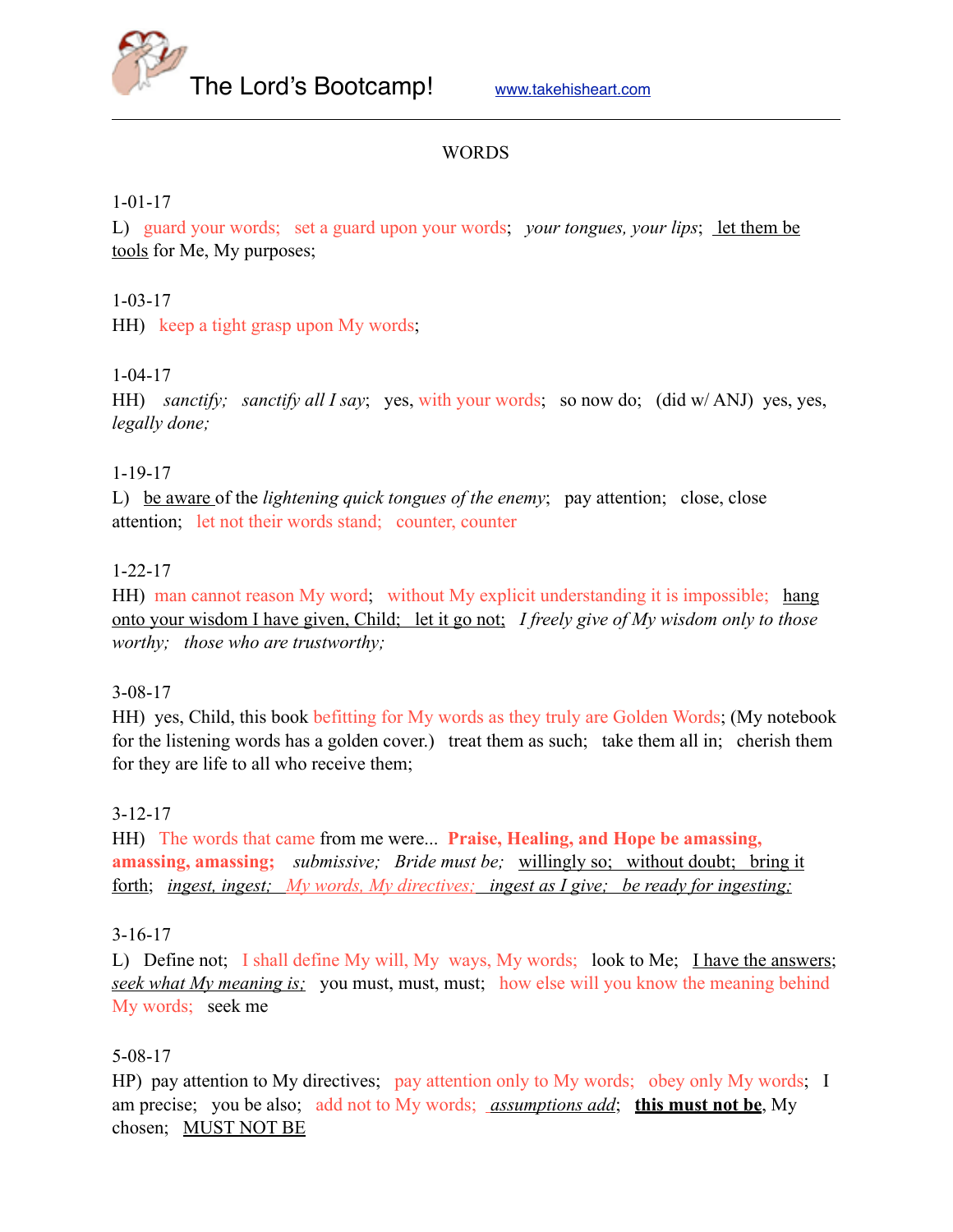## 5-11-17

HH) listen when you speak My words; gather the fullness of them; transport; We have a job to transport; (Airways came to my mind.) limit not; **assumptions made;** (Immediately I knew He was referring to last night's meeting about the emergency in the airways. I did not think about the media's usages of them, but the group did. I thought perhaps an airplane might be in trouble, but I didn't know, so I said nothing. It might not have been either. *The point is to do what He says, when He says and assume nothing. If we needed to know about the emergency, He would have told us.*) r*ight, Child; all must learn this lesson*; do not allow yourselves to be fixated and miss what I am doing or saying; Child, you must tell them; all must learn; teach, teach with My words;

# 5-12-17

L) Compact; Compact My words into usable forms; form for the babes; *beginning basic guide* for them; help them to trust Me

# 5-23-17

L) Guttural; beware of guttural sounds; mimical; no pretense; allow no pretense; ultimate awareness levels; (Yes, Father) *deny, deny, deny;* (did) (*words that came forth after disallowing and denials*...) sheekah, sheekah, sheekah (I spelled these the best I could.)

# 5-31-17

HP) impel; allow Me to impel; legally allow, My Chosen; (did) hinder Me not; feed upon My words freely given to you; *choke not; chew, swallow, grow* 

# 6-06-17

HP) yes, *you are redeemed; abound, abound, abound in My Glory*; (w/ANJ I abound I Almighty God's Glory precisely as He says.) good choice of words, Child; move on

# 6-08-17

L) Search My words; *study the fine details*; overlook nothing; *My words are absolute; change them not;* assume not; *allow your eyes to see beyond to My meaning not man's;*

# 6-09-10)

L) *Let Purity flow through you, over you;* (w/ANJ I let Purity flow through me, over me.) allow My words, My Holy words to flow through every part of your being; (Father, w/ANJ, I allow Your Holy words to flow through every part of My being doing all You would have them legally do.) Child, **now** *you must expect great happenings within your being*;

# 6-20-17

L) Clatter not My Children; *noise for the sake of noise serves no good purpose;* careful words; speak words carefully

HP) TPHR) Cherish Our Time, Cherish Our Time, Cherish our Time; much to do; pay close, close, close attention; take nothing, absolutely nothing for granted; watch My words; see their worth, their truth; see beyond for their facets; see, see, see, Child

# 6-26-17

HH) come, Precious Child; remember to truly forgive; tend to My words; (Yes, Lord) that is all, tend to My words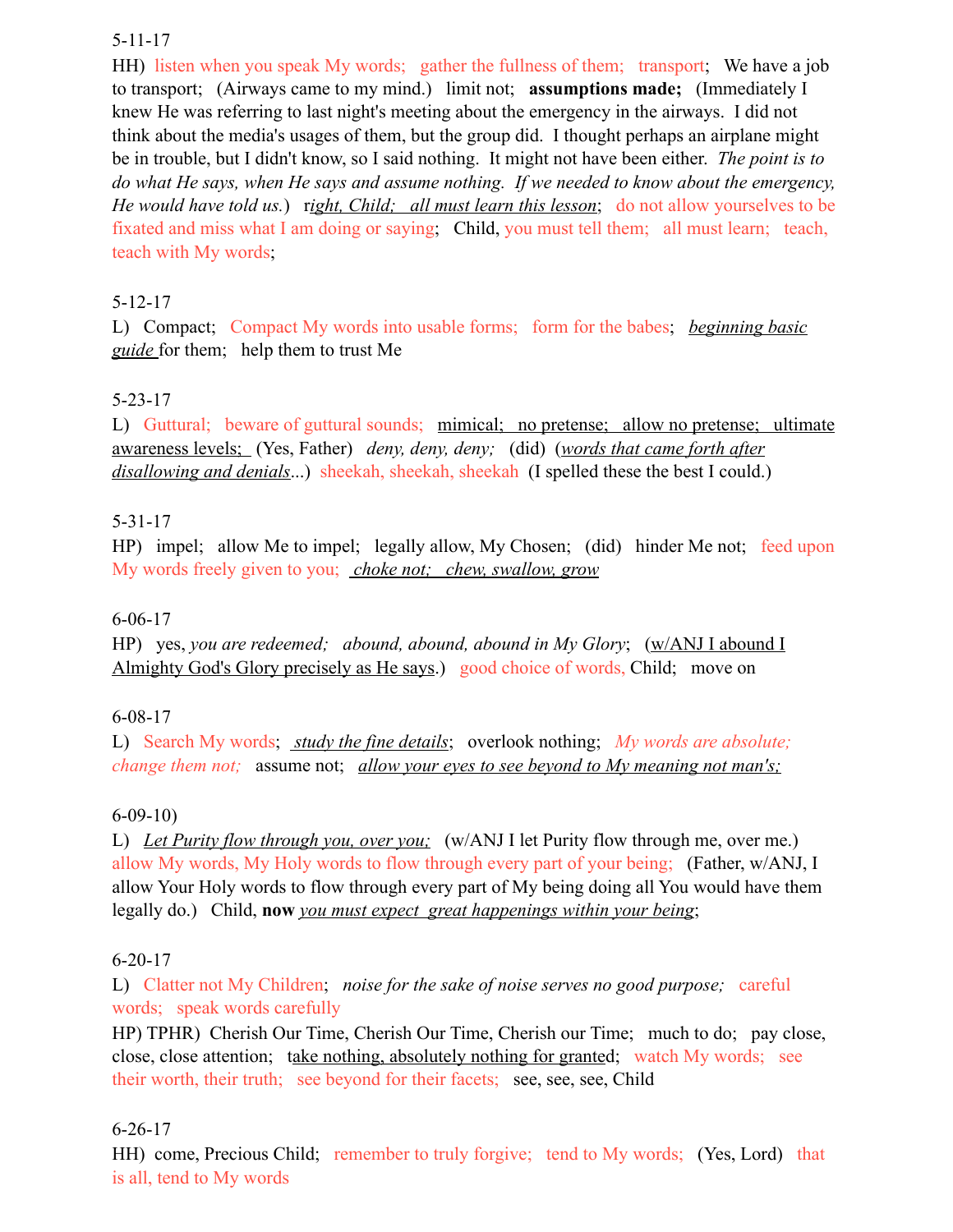#### 6-27-17

HP) instigate a search of My words; abide in My words; *daily tending;* My Chosen, My Chosen, accept the assignment; go forth in My words

# 6-28-17

HH) just sit; prepare yourself; *hunger after Me*; listen carefully to My words; *to what I say;* how I say; **seek beyond, deep beyond;** y*ou know to study the details; overlook nothing;* every word has purpose; allow My every word; *all is so significant;* I have no idle words; none; *grasp, absorb them all;* 

# 6-29-17

HP) *kaleidoscopic; pieces falling into place; watch Me work; testify of My works;* be watchful of My words; deny them not;

# 7-06-17

HH) listen to My words as they are spoken; *adhere to them; they are true life for My people, for you, My Chosen; see them as such;* faith builders; My words are faith builders; *take in each; adjust your thinking to Mine;* adhere to My words; understand, Mine, *not man's interpretation of them; absorb My words; carefully, meticulously absorb each and the facets of each;* allow and absorb; Child, tend; go forth with My blessing; know My blessing is on you surrounding you; go with the confidence it entails

# 7-17-17

L) Prohibit Me not; My Chosen; your words, your words; be aware of your words; **limit Me not with your words** 

# 8-05-17

L) Hear My words; *listen to each as they are spoken*; *Bride, keep them pure;* add not nor take away; they are as they are; change not their purposes

# 8-28-17

HP) TPHR) pay attention to all allowances; take not lightly; careful wording; (Lord, w/ANJ I denounce, deny, and deactivate all wording I have spoken or thought that has not been of Your will and I ask Your forgiveness of them.) Child, Child, Child, you are forgiven; now be careful; aid the Bride; (Yes, Lord)

# 9-04-17

HH) consciously aware, you must be consciously aware; listen to the words you speak, My Children; **correct wrong verbiage; let it not stand;** *do the same with wrong acts, wrong thoughts*; these must not be ignored for they shall stand and increase; you know this; be on constant guard, alert; tell them, tell them; you may go now

# 9-13-17

HP) institute; institute all I tell you to; pay attention to My words; every word; obey, obey, come into obedience; call your body into relaxing and calm;